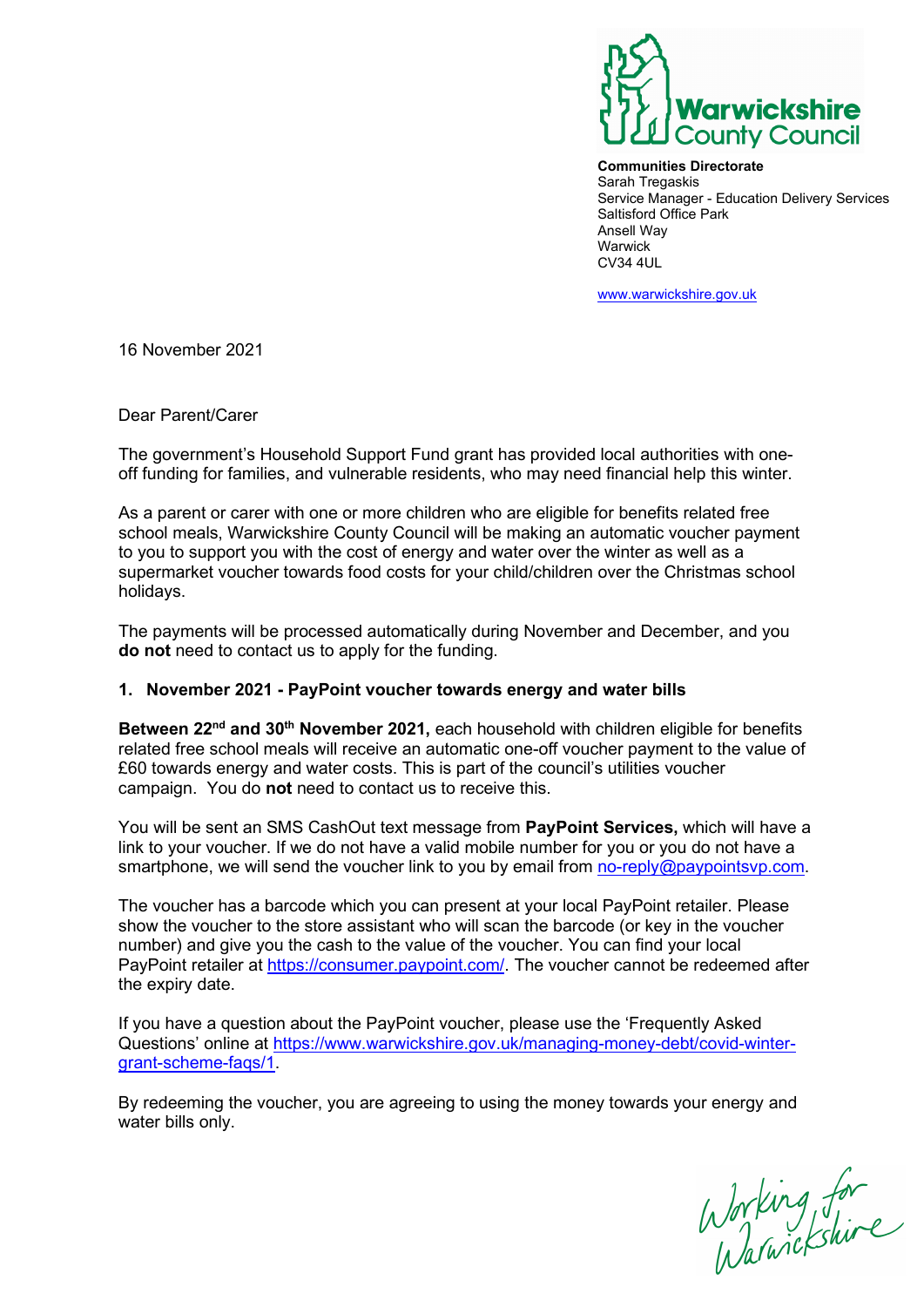Please check your spam or junk folders just in case the emails have gone in there.

Please call the Local Welfare Scheme on 0800 408 1448 or 01926 359182 if you do **not** receive an SMS text or email voucher link for your household by Tuesday 30<sup>th</sup> November 2021. You can call us any time between  $30<sup>th</sup>$  November and  $10<sup>th</sup>$  December 2021 and will still receive the full voucher value.

The Welfare team cannot issue any vouchers before 30th November, so please do not call us before then.

## **2. December 2021 - Huggg supermarket voucher towards food costs**

**From Friday 17<sup>th</sup> December 2021**, each child eligible for benefits related free school meals will receive an automatic one-off supermarket Huggg voucher. You do **not** need to contact us to receive this.

This voucher will be for £48 per eligible child, which covers £3 per day for the duration of the Christmas school holidays including two weekends and a teacher training day  $(20<sup>th</sup>$ December to 4<sup>th</sup> January inclusive) and must be used to buy food over this period.

You will be sent an SMS text message from our voucher scheme **Huggg**, with a message from Warwickshire County Council that will have a link to a supermarket voucher attached.

You will need to activate your voucher by:

- clicking on this link and then 'Tell me more' followed by 'I'm ready to claim',
- selecting which supermarket you would like to shop at (the choices are Morrisons, Aldi, Asda, Iceland, Sainsbury's, Tesco or Waitrose),
- selecting 'Claim now' and,
- once you have chosen your voucher, hitting 'Click for your voucher'.

The final screen will reveal the voucher from your chosen supermarket, and you will need this to pay for your shopping. They can all be used instore and vouchers from Asda, Sainsbury's and Waitrose can also be used online.

If we do not have a valid mobile number for you or you do not have a smartphone, we will send the voucher link to you by email from [hello@huggg.me.](mailto:hello@huggg.me)

If you have a problem with activating your voucher, please use the 'Frequently Asked Questions' online at <https://www.warwickshire.gov.uk/localwelfarescheme> or use the Chat facility on the Huggg website<https://www.huggg.me/>

By redeeming the voucher, you are agreeing to using the money to buy food only, to cover the period when your child or children are off school during the Christmas school holidays.

The Hugga voucher is valid until Friday  $7<sup>th</sup>$  January 2022 and cannot be redeemed after the expiry date, so please ensure you activate your voucher within this time.

Please check your spam or junk folders just in case the emails have gone in there.

Please call the Local Welfare Scheme on 0800 408 1448 or 01926 359182

• If you do **not** receive an SMS text or email voucher link for your child or children by Monday 20<sup>th</sup> December 2021. You can call us any time between 20<sup>th</sup> and 31<sup>st</sup> December 2021 and will still receive the full voucher value.

Working for